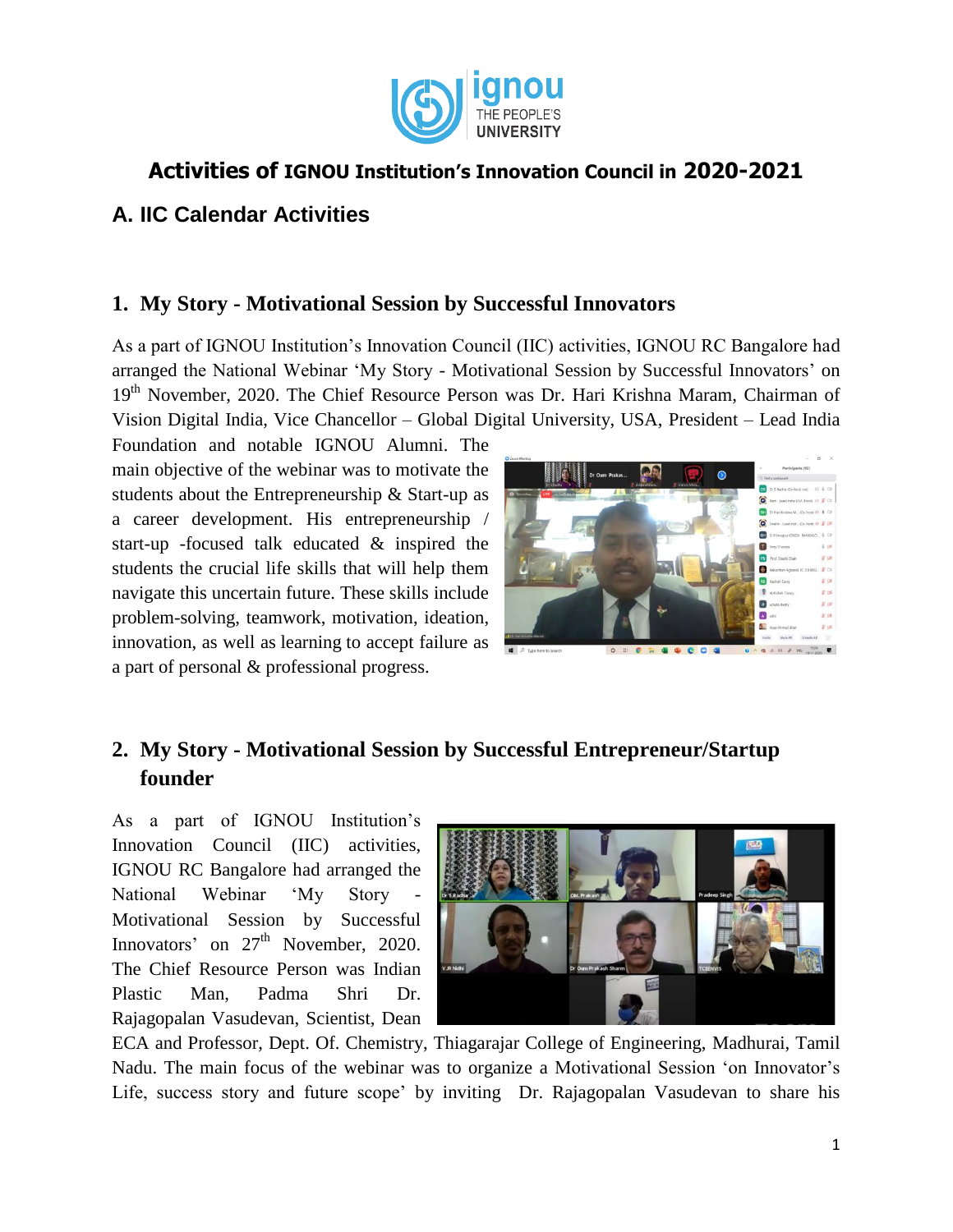success story by providing road map to idea generation & implementation, importance of right approach and execution methodology &how to overcome challenges & set target goals etc.,

Since 2001, Dr. Vasudevan and his team at the Centre for Studies on Solid Waste Management (CSSWM) have been engaged in solving two pressing issues at the same time-- bad roads and ever increasing plastic [waste.](https://www.prakati.in/section/environment/waste/) Dr.Vasudevan is responsible for laying down [more than 5,000](http://www.bloomberg.com/news/articles/2014-07-10/indias-plastic-man-chemist-turns-litter-into-paved-roads) [km](http://www.bloomberg.com/news/articles/2014-07-10/indias-plastic-man-chemist-turns-litter-into-paved-roads) worth of plastic roads in at least 11 states across the country. Dr. Vasudevan, known as the 'Plastic Man of India,' has been praised by Prime Minister Narendra Modi and also awarded the Padma Shri in the Year 2018. Even two leading government bodies, Central Pollution Control Board and Indian Roads Congress have endorsed the method.

## **B. MIC Driven Activities**

#### **1. KAPILA: Kalam Program For IP Literacy And Awareness**

The MIC organized the KAPILA: Kalam Program for IP Literacy And Awareness. On 18th October, 2020. The objective was to generate awareness about IPR. Mr. Varun Chamadiya, Founder Proactive I gave a talk on Lateral Thinking-How to Generate Revolutionary Ideas.

The Institution"s Innovation Council (IIC)IGNOU informed in advance all the IGNOU students across India about the session through IGNOU Regional Centres, and also asked the IIC members, the Faculty, administrative officers and staff members to attend the talk.Mr. Chamadiyabegan the session by askingto think about everyday pressing problems and list them. The structure of all problems can be broken into six fundamental problems, 5W 1H, namely who, why, what, when, where and how. He explained that the objective of the session was to come up with out of the box ideas, understand and learn a new skill. It was telecast on MIC



YouTube Channel[\(https://www.youtube.com/watch?v=DhSpJPnIIdc&feature=youtu.be\)](https://www.youtube.com/watch?v=DhSpJPnIIdc&feature=youtu.be)

#### **2. Orientation Session on Methods of Exploring and Capturing values from Indian Agriculture and Health Sector by Prof. Anil Sahasrabudhe and Shri A B Shukla**

The IIC-MIC organised an orientation session on Indian Knowledge System (IKS) on 3rd November 2020 from 11:00 AM - 12:00 PM. The aim was to generate awareness among the faculty members and students from Higher Education Institutions and in exploring their contributions to IKS in the sector of Agriculture and Health. The topic was "Methods of Exploring and Capturing values from Indian Agriculture and Health Sector" and the speakers